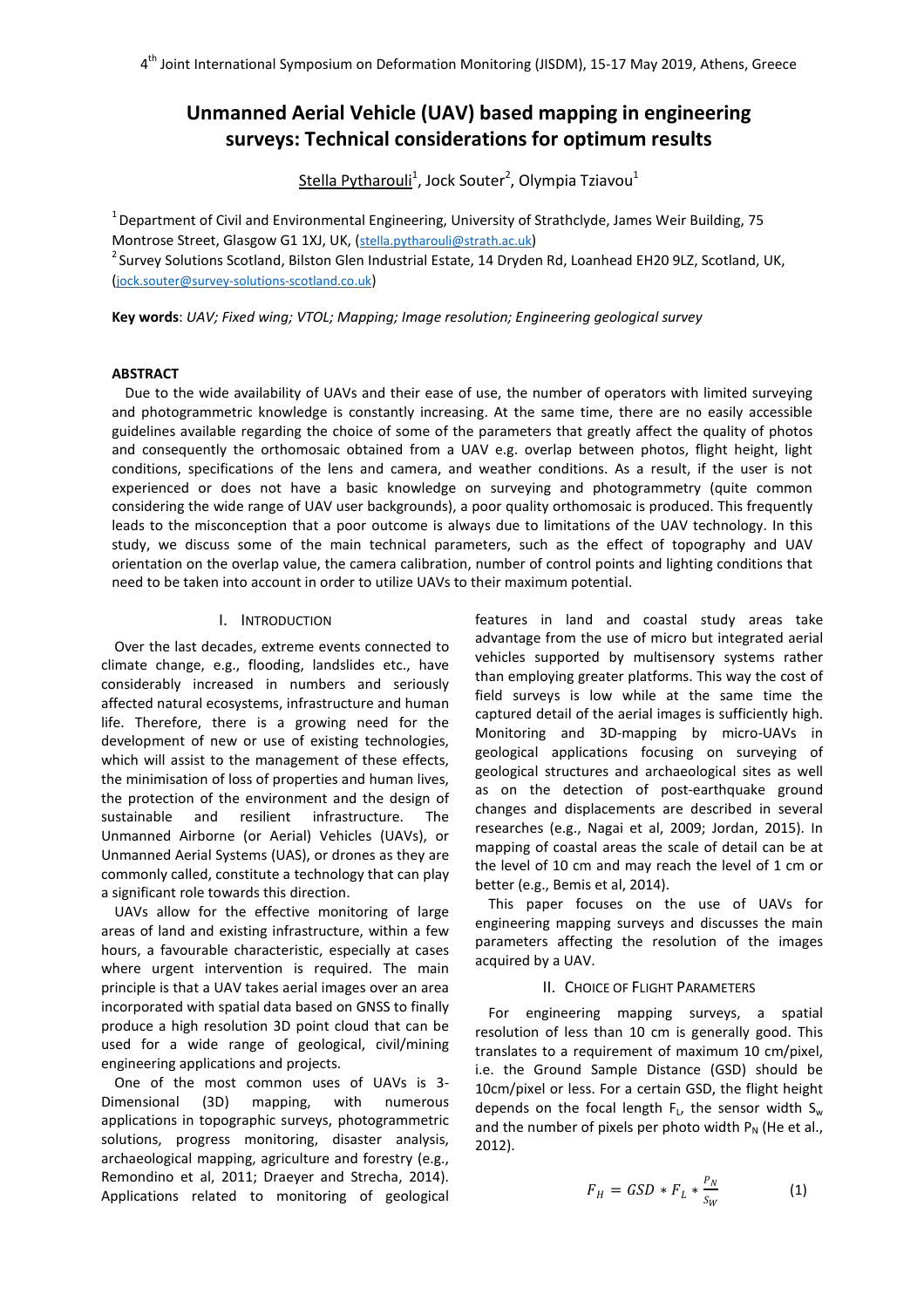#### where

- $F_H$  is the flight height (m)
- *GSD* is the ground sample distance (m)
- *FL* is the focal length (mm)
- *PN* is the number of pixels per image width
- *Sw* is the sensor width (mm)

From eq. 1 it is evident that keeping the flight height, number of pixels per image width and sensor width the same and increasing the focal length, results in a better GSD, i.e. spatial resolution.

 Other factors to be accounted for are the flight time and the number of images required to cover a specific area. Both depend on the overlap percentage, i.e. the percentage of the same area on the ground covered by adjacent images as shown in Figure 1b. In general, an overlap value of more than 60% for the forward overlap and at least 20% for the side overlap is considered adequate in photogrammetry in order for an orthomosaic to be created. In practice, for UAVs, a higher overlap value, e.g. 80%-85%, would minimize the possibility of gaps in the orthomosaic and is recommended (Campbell and Wynne, 2011). However, it might not always be achievable due to camera triggering limitations and the flight parameters.



Figure 1. Change of (a) the GSD, (b) the flight time and (c) the number of acquired images with the flight height and the focal length (lens) for a survey area of 1km x 1km as obtained for the Sony A7R camera mounted on Trimble UX5 HP (fixed wing). The dashed horizontal line in (b) denotes the threshold of 35 mins which is the maximum time per flight for the UX5 HP (after Tziavou et al., 2018).

Figure 1 summarises how the GSD, the flight time and the number of acquired images change with the flight height and the focal length (lens) for an area of 1km x 1km. Numbers in Figure 1a and c have been calculated using eq. $(1)$  – $(8)$  in Tziavou et al. (2018) while Figure 1b numbers were calculated using the Trimble Flight Calculator (http://uas.trimble.com/ calculator).

From Figure 1 it is evident that the focal length of the camera plays a significant role on the flight height as it can result in the same or even better resolution at twice the flight height to the one achieved by a lens with a smaller focal length (Figure 1a). Choosing a higher flight height reduces the flight time (Figure 1b) and the post-processing time since the number of acquired images covering the same area is significantly smaller.

When the camera and focal length (lens) do not change, the impact of the flight height on the image resolution, the flight time and number of images is more prominent. Figure 2(a) and (b) show the effect of the flight height on the change of the GSD, the number of images acquired and the flight time (calculated using the Trimble Flight Calculator) for a survey area of 1km2 and 0.01km2, respectively. The results refer to an Olympus E-PL7 camera with a 14mm lens, mounted on Trimble ZX5 (hexacopter). This allowed for a wider range of flight height values compared to those for the fixed wing.



Figure 2. Change of the GSD (blue), the flight time (green) and the number of acquired images (yellow) with the flight height for an area of (a) 1km x 1km and (b) 0.1km x 0.1km. The focal length (lens) is 14mm and the camera used is the Olympus E-PL7 mounted on Trimble ZX5 (hexacopter). The dashed horizontal line denotes the threshold of 20 mins which is the maximum time per flight for the ZX5. Note that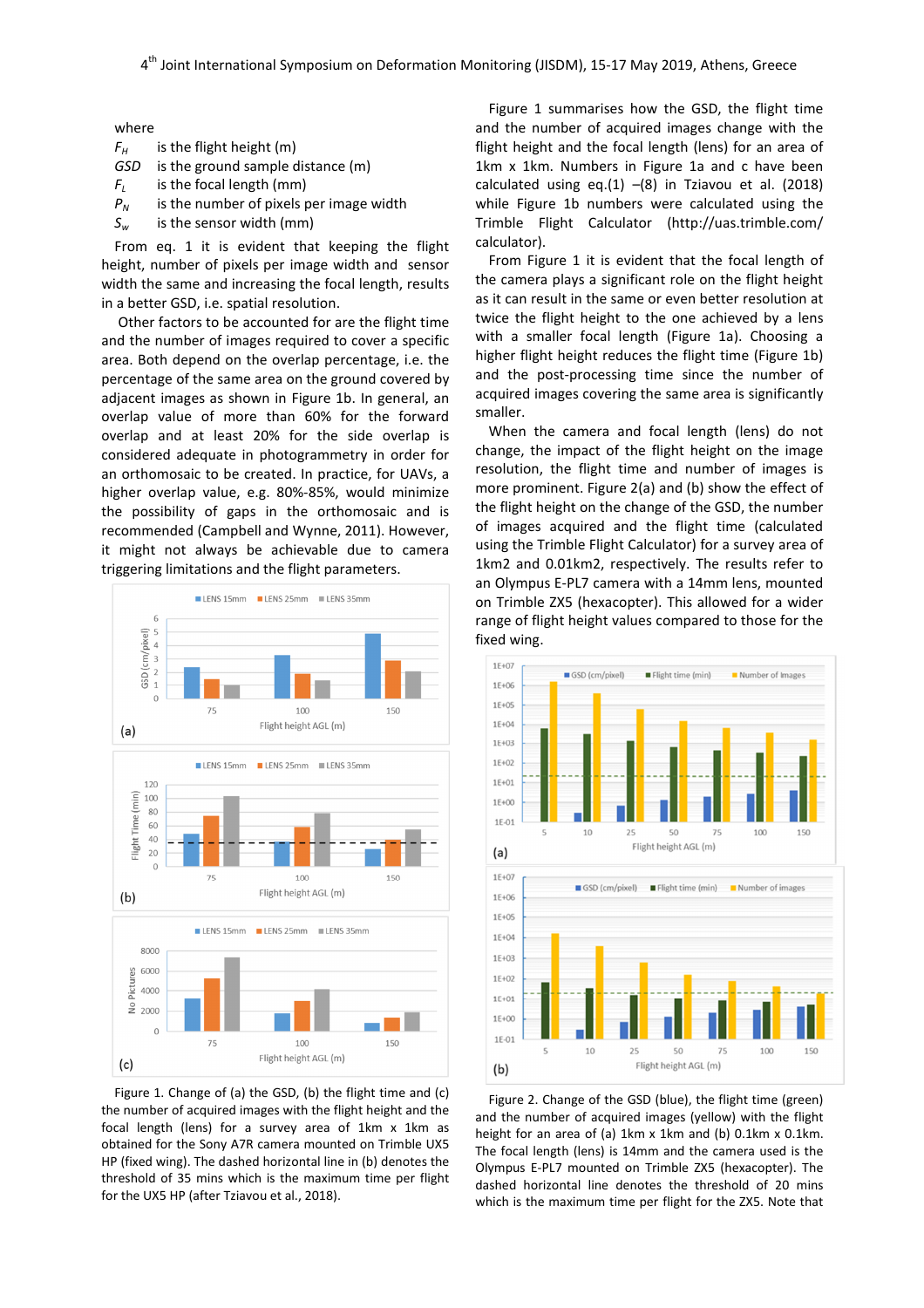the y-axis for both plots is in logarithmic scale (after Tziavou et al., 2018).

#### III. TECHNICAL CONSIDERATIONS

We show that for favourable weather conditions, the achieved resolution of the orthomosaic depends on the flight height and the sensor size and lens. The flight height is restricted by the type of the UAV, i.e. copter or fixed wing, the aviation regulations and the application itself. As shown in Figure 1a the flight height can be increased if using a lens with a bigger focal length or as derived from eq. 1, a bigger sensor size. The last two imply a high resolution camera which, on one hand, might conform with the resolution requirements of a project but on the other, results in increased cost and payload requirements.

For a flight height of more than 80m, a sensor size of 7360 pixels and a 15 mm lens can achieve a GSD better than 8mm/pixel, a value that is adequate for most engineering projects. If a lower height is adopted, for example when using a copter, another factor to be considered is the number of images acquired as it significantly affects the post-processing time. The latter depends on the processing software used and the camera. For the same processor and number of images, the camera also affects the processing time. For example, a 56MP camera will result in a significantly different, i.e. three times higher, number of pixels per image compared to a 16MP camera.

The number of ground control points (GCP) can significantly affect the accuracy of the orthomosaic (Tonkin and Mingley, 2016). The number of GCPs required depends on the topography and the method used to establish a GNSS position. For example, postprocessing kinematic (PPK) and Real-time kinematic (RTK) only require one GCP. This is the minimum GCP number recommended to allow for the control of the height component of the GNSS measurements. The minimum number in all other cases is at least four or five per flight and their geometrical distribution should be suitable for the site topography (Tonkin and Mingley, 2016).

GCPs are also used for the calibration of the camera. The calibration of the camera models the lens distortion. In most cases, it is also important to calibrate for white balance. The latter does not affect the accuracy of the produced orthomosaic but it affects the true colours of the acquired images, which might be significant for specific projects, such as those related to geological mapping. The calibration of a camera for photogrammetric purposes has been extensively discussed in the international literature, e.g. Zhang, 2000; Wang et al., 2008; Balletti et al. 2014.

#### IV. USER ERRORS

As with every other technology, UAVs require sensible use. In many cases, the result of a UAV survey reflects user errors. One of the parameters that are controlled by the user and affect the quality of the orthomosaic is the forward and side overlap. The recommended value for the forward and side overlap is at least 80% for mapping surveys that require high accuracy (Gatewing, 2013). This might not be always achievable if the shutter speed of the camera is too slow for the chosen flight height and UAV speed. Also it can be compromised by not anticipating the effects of topography and the UAV orientation overlap. An example of the effect of topography on the overlap value is shown in Figure 3: the orthomosaic of a hill area. The black spots visible at the left of the image are areas that lacked sufficient tie points (i.e. common points among the images) for the images to be tied together. That particular area of the orthomosaic should depict a hill. In this case the overlap that was chosen by the user was 85% and the flight height 91m AGL. However, the topography was not flat (presence of a hill) and the take off point was not at the top of the hill but approximately at mid height. As a result, the effective overlap value for the area close to the top of the hill was much smaller (see Figure 4a) than 85%.



Figure 3. Effect of poor overlap on the orthomosaic of a hill area (after Tziavou et al., 2018).

The effect of the UAV orientation and how it compromises the overlap value is shown in Figure 4b. The pitch, roll and yaw values are known and provided by the inertial system. They help orientate the images correctly, however, that requires a high standards IMU. Even then, if the image isn't taken in the right orientation, e.g. due to excessive yaw because of unfavourable wind direction, no amount of reorientation will make the photos overlap.

The wind direction is not the only meteorological factor affecting the quality of a UAV survey. A UAV flight should take place in good light conditions. Although the AutoISO can compensate for unfavourable light conditions, this function might be limited in some cameras. A detailed discussion on poor light conditions during a UAV flight and the resulted artefacts on the acquired images is presented in Whitehead and Hugenholtz (2014).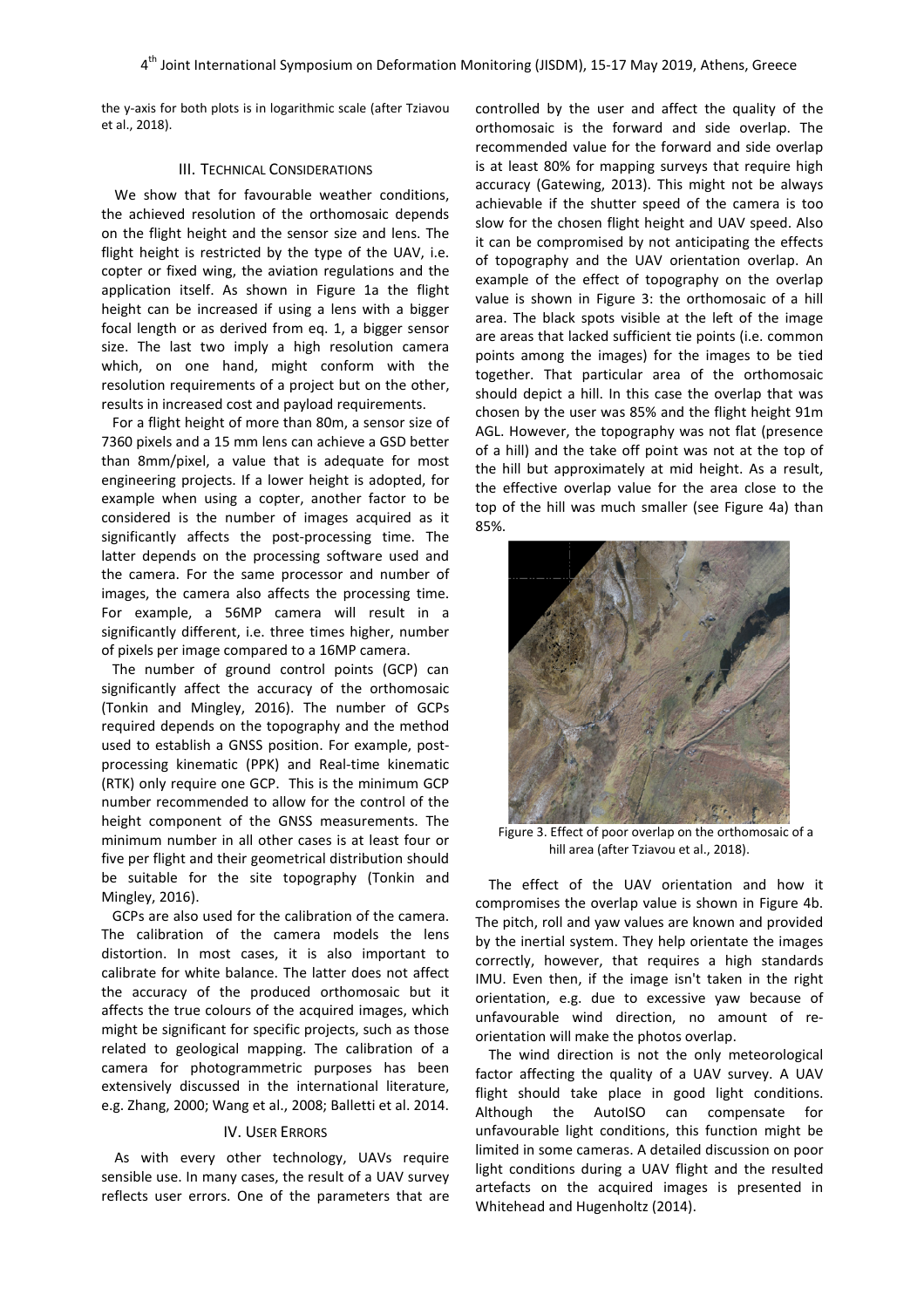Another very common misconception is that the accuracy of measurements based on the images acquired by a UAV survey is equal to the value of the GSD. In a previous study we show that this is not true. The GSD value should be at least half the accuracy required by the project in order to minimize the ambiguity introduced by the pixel as discussed in Tziavou et al. (2018).



Figure 4. Overlap compromise with (a) topography. and (b) with yaw. In (a) the overlap value is the one specified by the user at the elevation of the launch point. At higher elevations, the effective overlap is less, at lower elevations the effective overlap is more. The change might be significant if the changes in the topography of the surveyed area are major. In (b) the size of the area that is overlapped for two cases, numbered 1 and 2, is shown for the same nominal overlap value for a flight with yaw (b-left) and without (b-right). Figures not on scale. (after Tziavou et al., 2018)

A UAV is a tool and as such it should be used for the right application. For mapping/monitoring of small areas, i.e. less than 10,000 $m^2$ , a VTOL (vertical take-off and landing) is more appropriate, while a fixed wing is more suitable for covering larger areas. Figure 5 shows how the survey of a small area, is affecting the shape of the flight lines for a fixed wing aircraft.

For the fixed wing aircraft (UX5 HP) the flight lines are not strictly straight above the area under survey as would have been in an optimum case (Figure 5-top). Instead, they are curved along at least half the length of the area of interest due to the turning circle required by the UX5 HP. This results in images that have a compromised overlap as shown in Figure 4b. On the contrary, Figure 5-bottom shows the flight lines for the ZX5 hexacopter (VTOL) over the same area. In this case, all flight lines are straight and parallel.



Figure 5. UAV survey at a shore along Scotland's west coast. Flight lines for (top) the UX5 HP (red lines) and (bottom) the ZX5 (white lines).

# V. CONCLUSIONS

Unmanned Aerial Vehicles (UAVs) are a promising technology with great potential as a tool in engineering surveys. As every tool, it requires sensible use and more importantly, a good understanding of the surveying principles involved. This technology has already become the Holy Grail in mapping surveys, in many cases totally replacing terrestrial surveying equipment: its ability to cover large areas in very little time is a highly desirable characteristic in an era where quick and effective intervention has become the norm. We show that this comes at a cost; high resolution images require more expensive sensors or lower flight heights and computers with high processing capacity to allow for processing of large numbers of images. An engineering approach, such as a compromise between the flight height and the detail that can be derived from the orthomosaics, is required almost at all times, if, for example, cost and time are the driving parameters.

## VI. ACKNOWLEDGEMENTS

The authors would like to thank Survey Solutions Scotland Ltd. for providing access to the UX5-HP and ZX5 for the needs of this study. This work was funded by the University of Strathclyde.

#### References

Balletti, C., Guerra, F., Tsioukas, V., & Vernier, P. (2014). Calibration of action cameras for photogrammetric purposes. Sensors, 14(9), 17471-17490.